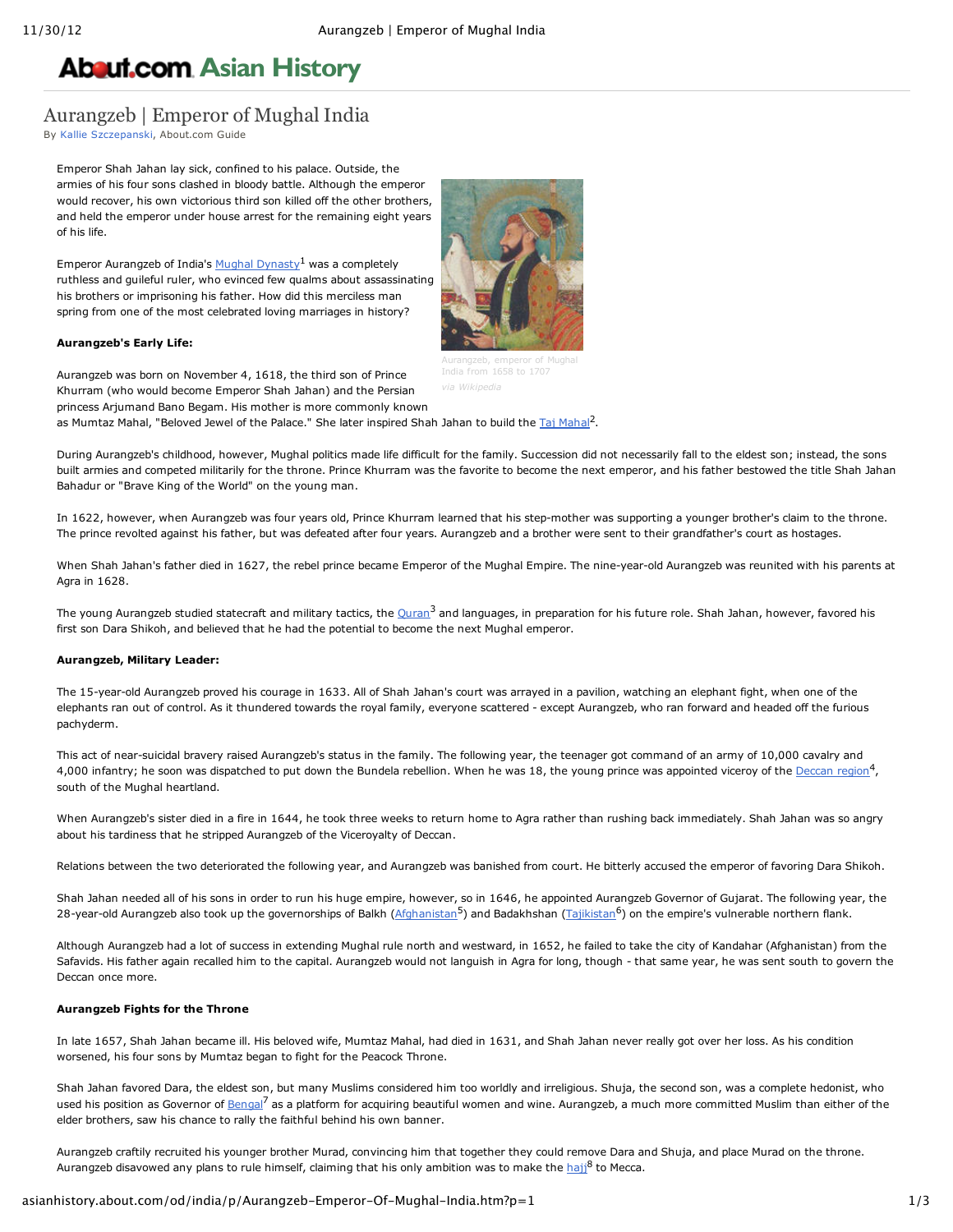#### 11/30/12 Aurangzeb | Emperor of Mughal India

Later in 1658, as the combined armies of Murad and Aurangzeb moved north toward the capital, Shah Jahan recovered his health. Dara, who had crowned himself regent, stepped aside. The three younger brothers refused to believe that Shah Jahan was well, though, and converged on Agra, where they defeated Dara's army.

Dara fled north, but was betrayed by a Baluchi chieftain and brought back to Agra in June of 1659. Aurangzeb had him executed for apostasy from Islam, and presented the head to their father.

Shuja also fled to Arakan [\(Burma](http://asianhistory.about.com/od/burmamyanmar/p/ProfileBurma.htm)<sup>9</sup>), and was executed there. Meanwhile, Aurangzeb had his former ally Murad executed on trumped-up murder charges in 1661. In addition to disposing of all of his rival brothers, the new Mughal Emperor placed his father under house arrest in Agra Fort. Shah Jahan lived there for eight years, until 1666. He spent most of his time in bed, gazing out the window at the Taj Mahal.

#### **The Reign of Aurangzeb:**

[Aurangzeb's](http://asianhistory.about.com/od/india/p/akbarthegreatbio.htm) 48-year reign is often cited as a "Golden Age" of the Mughal Empire, but it was rife with trouble and rebellions. Although Mughal rulers from Akbar the Great<sup>10</sup> through Shah Jahan practiced a remarkable degree of religious tolerance and were great patrons of the arts, Aurangzeb reversed both of these policies. He practiced a much more orthodox, even fundamentalist version of Islam, going so far as to outlaw music and other performances in 1668. Both Muslims and [Hindus](http://hinduism.about.com/)<sup>11</sup> were forbidden to sing, play musical instruments or to dance - a serious damper on the traditions of both faiths in [India](http://asianhistory.about.com/od/india/p/indiaprof.htm)<sup>12</sup>.

Aurangzeb also ordered the destruction of Hindu temples, although the exact number is not known. Estimates range from under 100 to tens of thousands. In addition, he ordered the enslavement of Christian missionaries.

Aurangzeb expanded Mughal rule both north and south, but his constant military campaigns and religious intolerance rankled many of his subjects. He did not hesitate to torture and kill prisoners of war, political prisoners, and anyone he considered unIslamic. To make matters worse, the empire became overextended, and Aurangzeb imposed ever-higher taxes in order to pay for his wars.

The Mughal army was never able to completely quash Hindu resistance in the Deccan, and the [Sikhs](http://sikhism.about.com/od/sikhism101/tp/Sikhism_for_Beginners.htm)<sup>13</sup> of the northern Punjab rose up against Aurangzeb repeatedly throughout his reign. Perhaps most worryingly for the Mughal emperor, he relied heavily on Rajput warriors, who by this time formed the backbone of his southern army, and were faithful Hindus. Although they were displeased with his policies, they did not abandon Aurangzeb during his lifetime, but they revolted against his son as soon as the emperor died.

Perhaps the most disastrous revolt of all was the [Pashtun](http://asianhistory.about.com/od/glossaryps/g/Who-Are-The-Pashtun.htm)<sup>14</sup> Rebellion of 1672-74. The founder of the Mughal Dynasty, [Babur](http://asianhistory.about.com/od/india/p/Babur-Founder-of-the-Mughal-Empire.htm)<sup>15</sup>, came from Afghanistan to conquer India, and the family had always relied upon the fierce Pashtun tribesmen of Afghanistan and what is now <u>[Pakistan](http://asianhistory.about.com/od/pakistan/p/PakistanProf.htm)</u><sup>16</sup> to secure the northern borderlands. Charges that a Mughal governor was molesting tribal women sparked a revolt among the Pashtuns, which led to a complete break-down of control over the northern tier of the empire and its critical trade routes.

### **The Death of Aurangzeb:**

On February 20, 1707, the 88-year-old Aurangzeb died in central India. He left an empire stretched to the breaking point and riddled with rebellions. Under his son, Bahadur Shah I, the Mughal Dynasty began its long, slow decline into oblivion, which finally ended when the British sent the last emperor into exile in 1858, and established the [British](http://asianhistory.about.com/od/colonialisminasia/p/profbritraj.htm) Rai<sup>17</sup> in India.

#### **Aurangzeb's Legacy**

Emperor Aurangzeb is considered to be the last of the "Great Mughals." However, his ruthlessness, treachery and intolerance surely contributed to the weakening of the once-great empire.

Perhaps Aurangzeb's early experiences of being held hostage by his grandfather, and being constantly overlooked by his father warped the young prince's personality. Certainly, the lack of a specified line of succession cannot have made family life particularly easy. The brothers must have grown up knowing that one day they would have to fight one another for power.

In any case, Aurangzeb was a fearless man who knew what he had to do in order to survive. Unfortunately, his choices left the Mughal Empire itself far less able to fend off foreign imperialism in the end.

This About.com page has been optimized for print. To view this page in its original form, please visit: http://asianhistory.about.com/od/india/p/Aurangzeb-Emperor-Of-Mughal-India.htm *©2012 About.com, Inc., a part of The New York Times [Company.](http://www.nytco.com/) All rights reserved.*